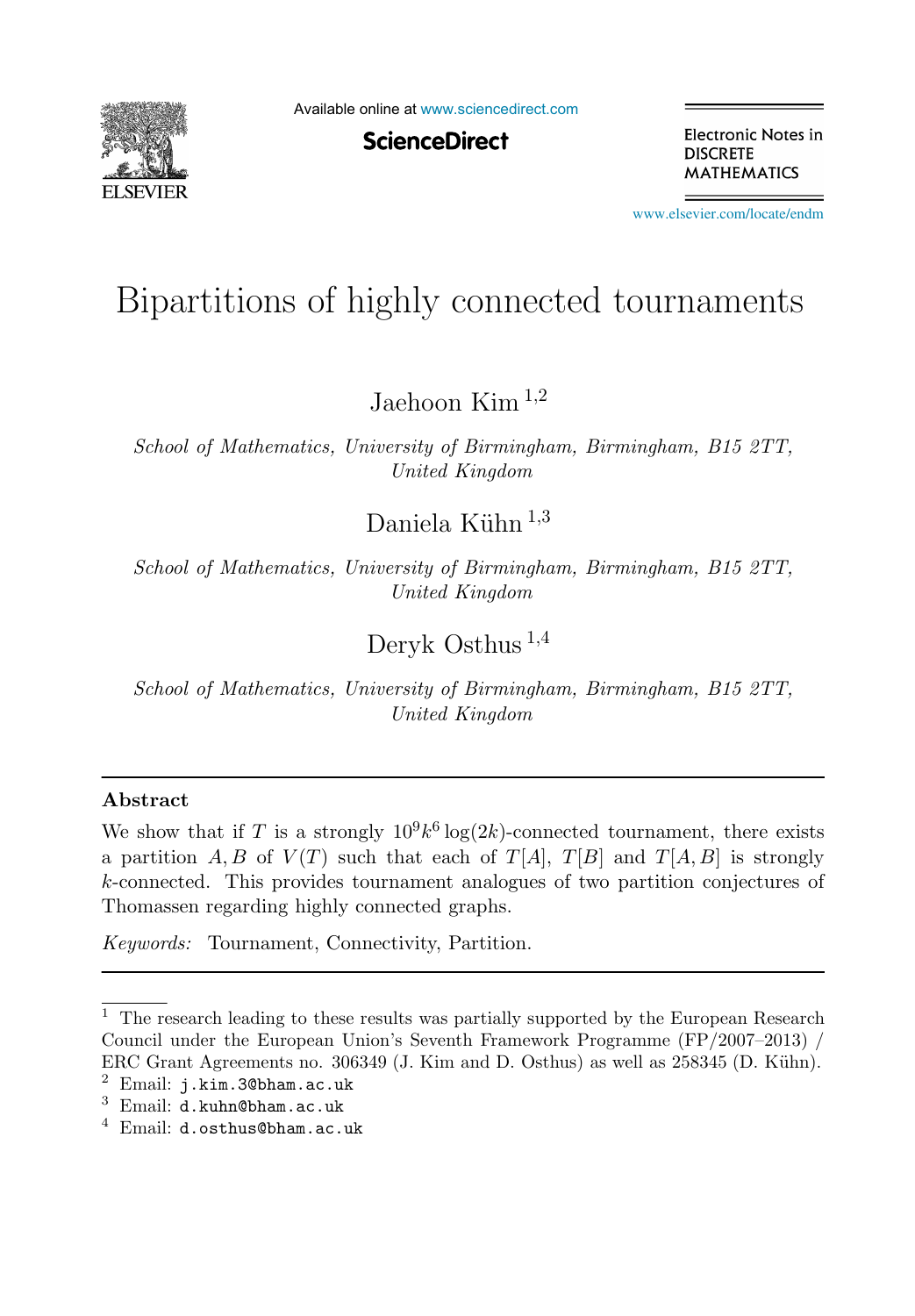# <span id="page-1-0"></span>**1 Introduction**

#### 1.1 Partitions of highly connected tournaments

The study of graph partitions where the resulting subgraphs inherit the properties of the original graph has a long history with some surprises and numerous open problems, see e.g. the survey [\[7\]](#page-4-0). For example, a classical result of Hajnal  $[1]$  and Thomassen  $[9]$  implies that for every k there exists an integer  $f(k)$  such that every  $f(k)$ -connected graph has a vertex partition into sets A and  $B$  so that both  $A$  and  $B$  induce  $k$ -connected graphs. A related conjecture of Thomassen [\[12\]](#page-5-0) states that for every k there is an  $f(k)$  such that every  $f(k)$ -connected graph G has a bipartition A, B so that the spanning bipartite graph  $G[A, B]$  is k-connected. It is not hard to show that one cannot achieve both the above properties simultaneously in a highly connected graph. On the other hand, our main result states that for tournaments  $T$ , we can find a single partition which achieves both the above properties. Below we denote by  $T[A, B]$  the bipartite subdigraph of T which consists of all edges between A and B but no others.

**Theorem 1.1** Let T be a tournament and  $k \in \mathbb{N}$ . If T is strongly  $10^9 k^6 \log(2k)$ connected, there exists a partition  $V_1$ ,  $V_2$  of  $V(T)$  such that each of  $T[V_1]$ ,  $T[V_2]$ and  $T[V_1, V_2]$  is strongly k-connected.

We have made no attempt to optimize the bound on the connectivity in Theorem 1.1. (It would be straightforward to obtain minor improvements at the expense of more careful calculations.) On the other hand, it would be interesting to obtain the correct order of magnitude for the connectivity bound.

Kühn, Osthus and Townsend [\[4\]](#page-4-0) earlier proved the weaker result that every strongly  $10^8k^6 \log(4k)$ -connected tournament T has a vertex partition  $V_1, V_2$ such that  $T[V_1]$  and  $T[V_2]$  are both strongly k-connected (with some control over the sizes of  $V_1$  and  $V_2$ ). This proved a conjecture of Thomassen. [\[4\]](#page-4-0) raised the question whether this can be extended to digraphs.

Our proof of Theorem 1.1 develops ideas in [\[4\]](#page-4-0). These in turn are based on the concept of robust linkage structures which were introduced in [\[2\]](#page-4-0) to prove a conjecture of Thomassen on edge-disjoint Hamilton cycles in highly connected tournaments. Further (asymptotically optimal) results leading on from these approaches were obtained by Pokrovskiy [\[5,6\]](#page-4-0).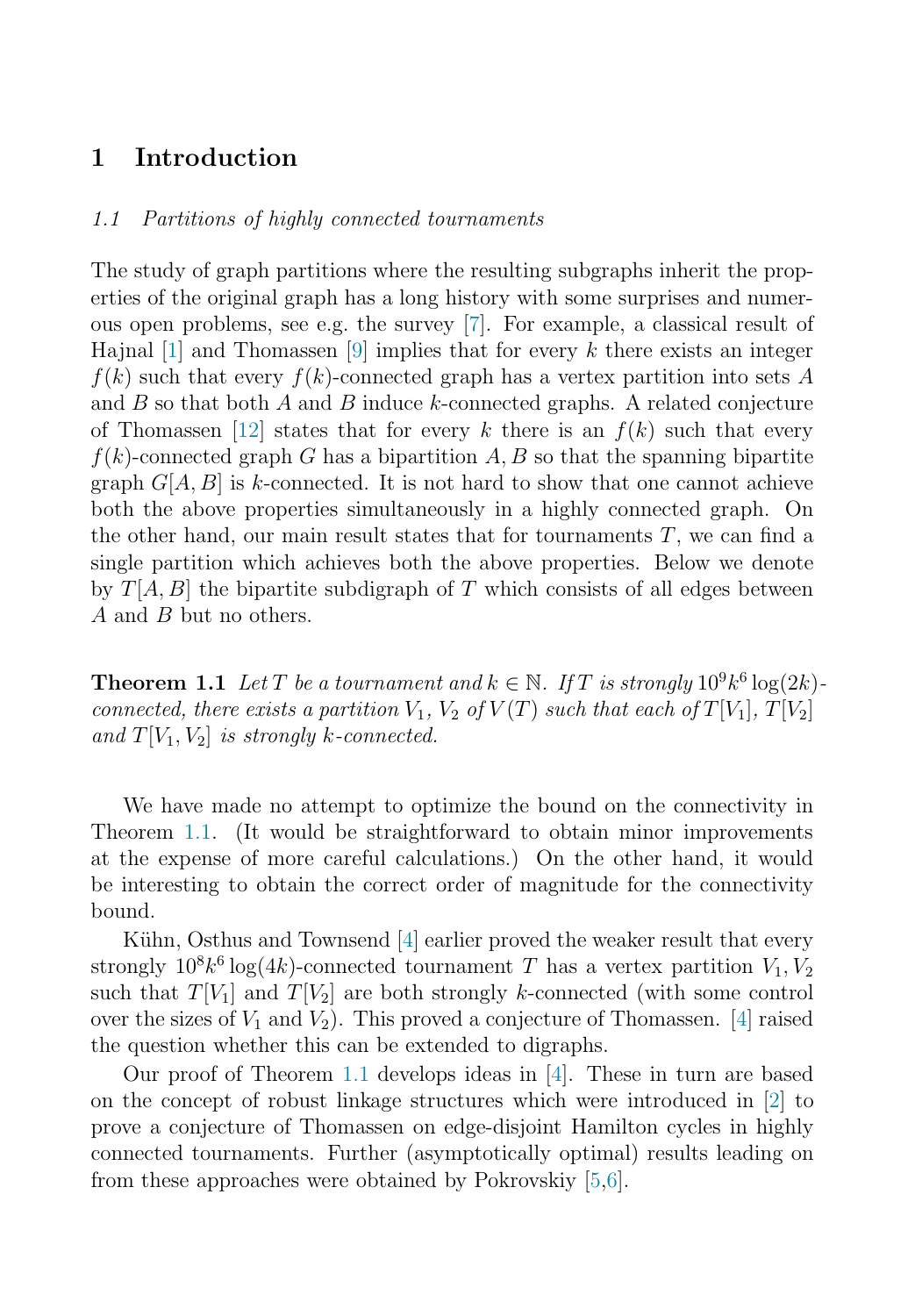#### 1.2 Subdivisions and linkages

The famous Lovász path removal conjecture states that for every  $k \in \mathbb{N}$  there exists  $q(k) \in \mathbb{N}$  such that for every pair x, y of vertices in a  $q(k)$ -connected graph G we can find an induced path P joining x and y in G for which  $G\backslash V(P)$ is k-connected. In [\[11\]](#page-4-0), Thomassen proved a tournament version of this conjecture. We generalize his argument to observe that highly connected tournaments contain a non-separating subdivision of any given digraph  $H$  (with prescribed branch vertices). The case when  $d = 2$  and  $m = 1$  corresponds to the result in  $|11|$ .

**Theorem 1.2** Let k, d,  $m \in \mathbb{N}$ . Suppose that T is a strongly  $(k + m(d + 2))$ . connected tournament, that  $D$  is a set of d vertices in  $T$ , that  $H$  is a digraph on d vertices and m edges and that  $\phi$  is a bijection from  $V(H)$  to D. Then T contains a subdivision H<sup>∗</sup> of H such that

- (i) for each  $h \in V(H)$  the branch vertex of  $H^*$  corresponding to h is  $\phi(h)$ ,
- (ii)  $T \setminus V(H^*)$  is strongly k-connected,
- (iii) for every edge e of H, the path  $P_e$  of  $H^*$  corresponding to e is backwardstransitive.

Here a directed path  $P = x_1 \ldots x_t$  in a tournament T is backwards-transitive if  $x_ix_j$  is an edge of T whenever  $i \geq j+2$ . The graph version of Theorem 1.2 is still open and would follow from the following beautiful conjecture of Thomassen  $|10|$ .

**Conjecture 1.3** For every  $k \in \mathbb{N}$  there exists  $f(k) \in \mathbb{N}$  such that if G is a  $f(k)$ -connected graph and  $M \subseteq V(G)$  consists of k vertices then there exists a partition  $V_1$ ,  $V_2$  of  $V(G)$  such that  $M \subseteq V_1$ , both  $G[V_1]$  and  $G[V_2]$  are kconnected, and each vertex in  $V_1$  has at least k neighbours in  $V_2$ .

The case  $|M| = 2$  would already imply the path removal conjecture. The case  $M = \emptyset$  was proved in [\[3\]](#page-4-0). It implies the existence of non-separating subdivisions (without prescribed branch vertices) in highly connected graphs. Clearly, Theorem [1.1](#page-1-0) implies a tournament version of Conjecture 1.3.

The next theorem guarantees a spanning linkage in a highly connected tournament. It was proved by Thomassen [\[11\]](#page-4-0) with a super-exponential bound on the connectivity. He asked whether a linear bound suffices. We reduce the bound to a polynomial one. Pokrovskiy [\[5\]](#page-4-0) showed that a linear bound suffices to guarantee a linkage if we do not require it to be spanning.

**Theorem 1.4** Let  $k \in \mathbb{N}$ . Suppose that T is a strongly  $(k^2 + 3k)$ -connected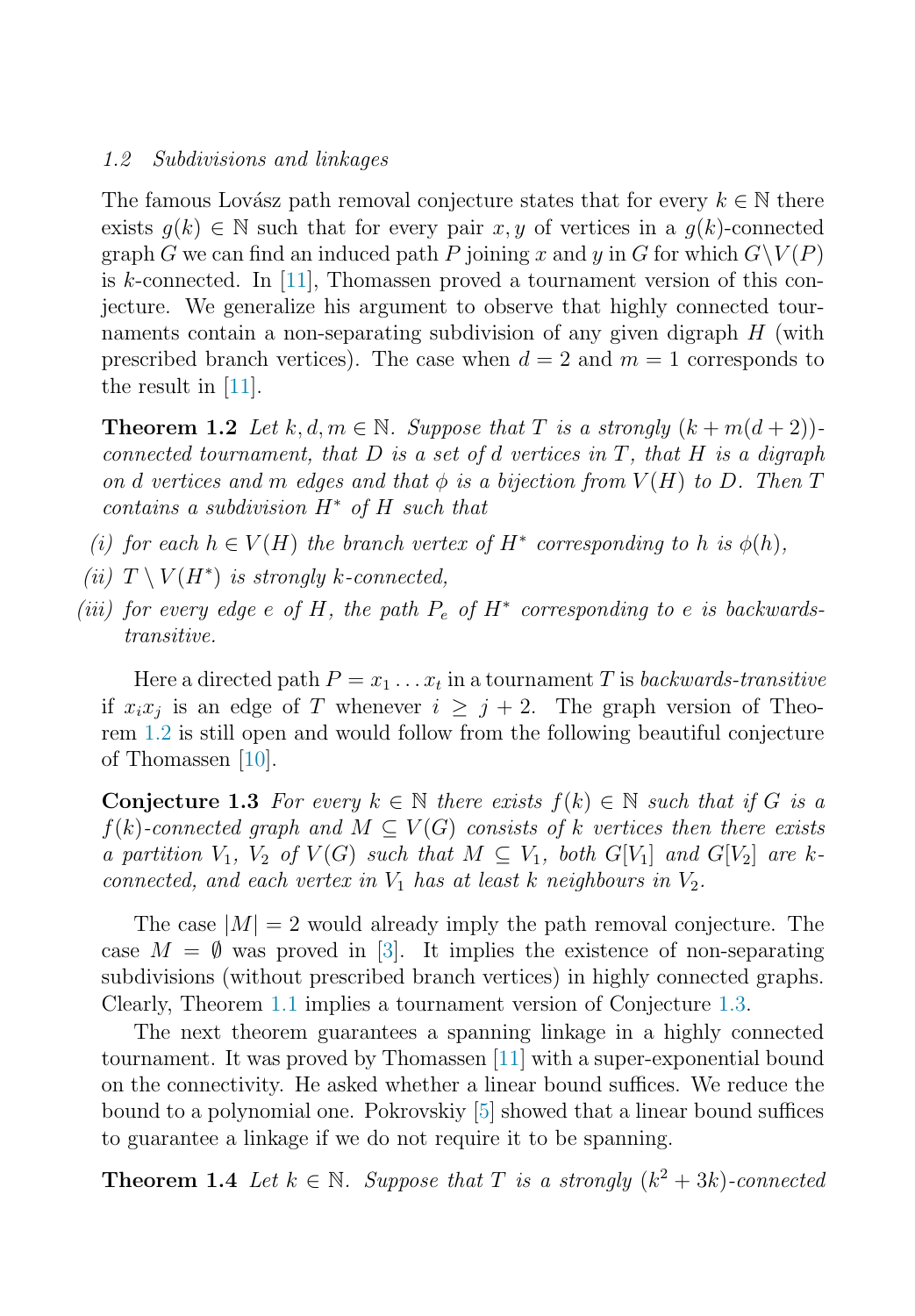tournament and that  $x_1, \ldots, x_k, y_1, \ldots, y_k$  are vertices in T such that  $x_i \neq y_i$ for all  $i \in [k]$  and all the pairs  $(x_i, y_i)$  are distinct. Then T contains pairwise internally disjoint paths  $P_i$  from  $x_i$  to  $y_i$  such that  $\{x_1, \ldots, x_k, y_1, \ldots, y_k\} \cap$  $V(P_i) = \{x_i, y_i\}$  and  $V(T) = \bigcup_{i=1}^k V(P_i)$ .

### 1.3 Sketch of the argument

We now give a brief idea of the argument in the proof of Theorem [1.1](#page-1-0) under the much stronger assumptions that  $k \gg \log |T|$ . In this case we can find  $12k$ disjoint sets  $A_1, \ldots, A_{6k}, B_1, \ldots, B_{6k} \subseteq V(T)$  satisfying the following.

- 1) each  $A_i$  and each  $B_i$  has size  $o(k)$ ,
- 2) each  $A_i$  induces a transitive subtournament of T with the source  $a_i$ ,
- 3) each  $B_i$  induces a transitive subtournament of T with the sink  $b_i$ ,
- 4)  $A_i \setminus \{a_i\}$  is out-dominating and  $B_i \setminus \{b_i\}$  is in-dominating.

(Here we say that a set  $X \subseteq V(T)$  is *out-dominating* if every vertex  $v \in$  $V(T) \setminus X$  has an in-neighbour in X. In-dominating sets are defined similarly.) We now use a result Pokrovskiy [\[5\]](#page-4-0) which implies that T is  $(10^9 k^6 \log(2k)/452)$ linked to find, for each  $i \in [6k]$ , a path  $P_i$  from  $b_i$  to  $a_i$  such that all the  $P_i$ are pairwise disjoint. For each  $i \in [6]$  we let  $I_i := \{(i-1)k + 1, \dots, ik\}$  and assign vertices to  $V_1$  and  $V_2$  in the following way:

a)  $A_i \cup B_i \subseteq V_1$  for  $i \in I_1$  and  $A_j \cup B_j \subseteq V_2$  for  $j \in I_2$ , b)  $(A_i \setminus \{a_i\}) \cup (B_i \setminus \{b_i\}) \subseteq V_1, a_i, b_i \in V_2$  for all  $i \in I_4 \cup I_5, j \in I_4 \cup I_6$ , c)  $(A_i \setminus \{a_i\}) \cup (B_j \setminus \{b_i\}) \subseteq V_2, a_i, b_j \in V_1$  for all  $i \in I_3 \cup I_6, j \in I_3 \cup I_5$ , d)  $V(P_i) \subseteq V_1, V(P_i) \subset V_2$  for all  $i \in I_1, j \in I_2$ , e)  $P_i$  is a path in  $T[V_1, V_2]$  for all  $i \in I_3 \cup I_4 \cup I_5 \cup I_6$ ,

f) we assign the remaining vertices arbitrarily.

(When choosing the paths  $P_i$  for  $i \in I_3 \cup ... \cup I_6$ , we will ensure that they have the correct parity in order to guarantee that we can assign the interior vertices on these paths to  $V_1$  and  $V_2$  in such a way that e) holds.) It is now easy to see that each of  $T[V_1], T[V_2]$  and  $T[V_1, V_2]$  is strongly k-connected. Indeed, consider some  $F \subseteq V_1$  with  $|F| < k$ . So there exists  $i \in [k]$  such that F avoids  $A_i \cup B_i \cup V(P_i)$ . Consider any  $x, y \in V_1 \setminus F$ . Since  $B_i$  is in-dominating, there is an edge from x to some  $x' \in B_i$ . Similarly, since  $A_i$  is out-dominating, there is an edge from some  $y' \in A_i$  to y. Then  $P_i$ ,  $xx'$ ,  $y'y$  together with the edge from x' to the sink  $b_i$  of  $B_i$  and the edge from the source  $a_i$  of  $A_i$  to y' form a path in  $T[V_1 \setminus F]$  from x to y, as required. A similar argument shows that both  $T[V_1, V_2], T[V_2]$  are k-connected too.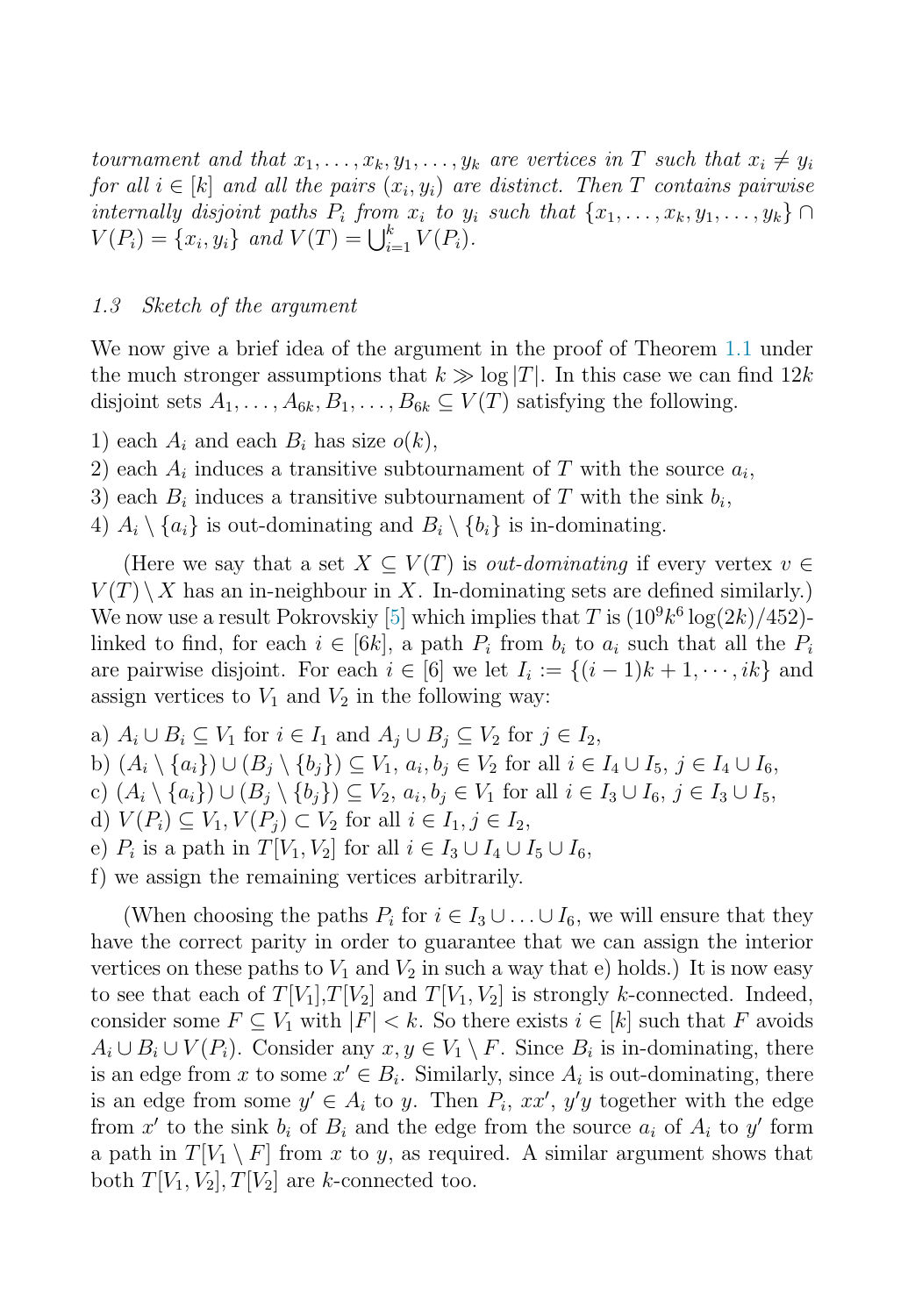<span id="page-4-0"></span>In general, the problem with this approach is that we cannot guarantee such (small) dominating sets when  $k$  is bounded. However, we can still find small sets which dominate a large proportion of  $V(T)$ . With some new ideas one can use these to ensure strong k-connectivity of both  $T[V_1], T[V_2]$  and  $T[V_1, V_2]$ .

## **References**

- [1] Hajnal, P., Partition of graphs with condition on the connectivity and minimum degree, Combinatorica **3** (1983), 95–99.
- [2] Kühn, D., J. Lapinskas, D. Osthus and V. Patel, *Proof of a conjecture of* Thomassen on Hamilton cycles in highly connected tournaments, Proc. London Math. Soc. **109** (2014), 733–762.
- [3] Kühn, D. and D. Osthus, *Partitions of graphs with high minimum degree or* connectivity, J. Combinatorial Theory B **88** (2003), 29–43.
- [4] Kühn, D., D. Osthus and T. Townsend, *Proof of a tournament partition* conjecture and an application to 1-factors with prescribed cycle lengths, Combinatorica, to appear.
- [5] Pokrovskiy, A., Highly linked tournaments, preprint, arxiv:1406.7552.
- [6] Pokrovskiy A., Edge disjoint Hamiltonian cycles in highly connected tournaments, preprint, arxiv:1406.7556.
- [7] Scott, A., Judicious partitions and related problems, Surveys in Combinatorics 2005, London Math. Soc. Lecture Note Ser. **327**, Cambridge Univ. Press, Cambridge, (2005) 95–117.
- [8] Thomassen, C., Hamiltonian-connected tournaments, J. Combinatorial Theory B **28** (1980), 142–163.
- [9] Thomassen, C., Graph decomposition with constraints on the connectivity and minimum degree, J. Graph Theory **7** (1983), 165–167.
- [10] Thomassen, C., Graph decomposition with applications to subdivisions and path systems modulo k, J. Graph Theory **7** (1983), 261–271.
- [11] Thomassen, C., Connectivity in tournaments, Graph Theory and Combinatorics, A volume in honour of Paul Erdős (B. Bollobás, ed.), Academic Press, London (1984), 305–313.